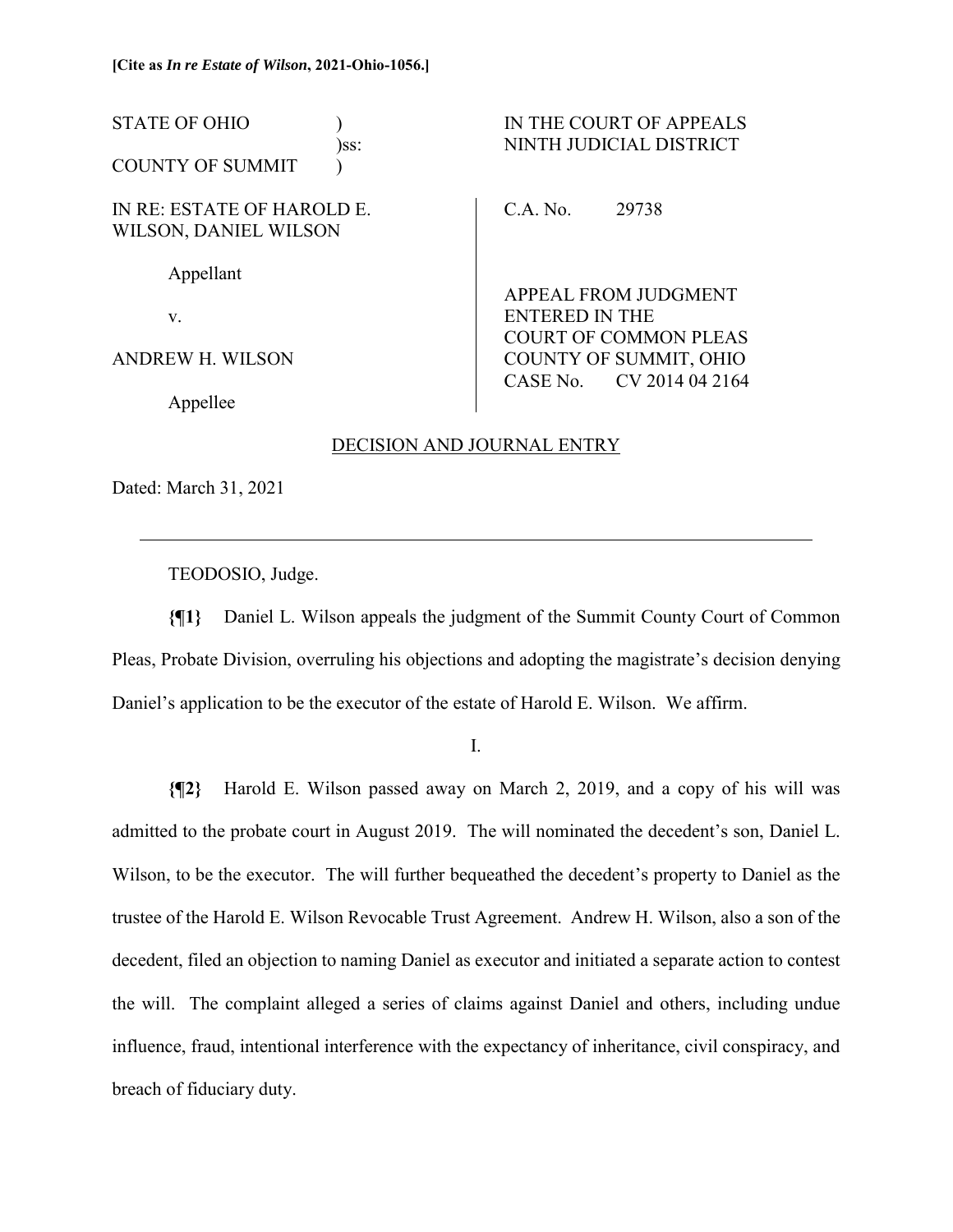**{¶3}** An evidentiary hearing was held before the magistrate, who subsequently issued a decision finding that Daniel was not a suitable and reasonably disinterested person to serve as the fiduciary of the estate. Daniel filed objections to the magistrate's decision, and on March 23, 2020, the probate court entered judgment overruling the objections and adopting the decision of the magistrate. Daniel now appeals, raising one assignment of error.

II.

## ASSIGNMENT OF ERROR

## THE TRIAL COURT ERRED AND ABUSED ITS DISCETION IN DETERMINING THAT DANIEL L. WILSON WAS NOT SUITABLE TO BE THE DECEDENT'S EXECUTOR AND ORDERING THE APPOINTMENT OF A THIRD PARTY WITH NO CONNECTION TO THE DECEDENT.

**{¶4}** In his assignment of error, Daniel argues the trial court erred in determining that he was not suitable to be the executor of his father's estate. We disagree.

**{¶5}** "[T]he decision to adopt, reject, or modify a magistrate's decision lies within the discretion of the trial court and should not be reversed on appeal absent an abuse of discretion." *Barlow v. Barlow*, 9th Dist. Wayne No. 08CA0055, 2009–Ohio–3788, ¶ 5. However, "we consider the trial court's action with reference to the nature of the underlying matter." *Tabatabai v. Tabatabai*, 9th Dist. Medina No. 08CA0049–M, 2009–Ohio–3139, ¶ 18.

**{¶6}** This Court has held that "[a] testator has the right to name his or her fiduciary and the law is very protective of a testator's choice." *In re Estate of Horton*, 9th Dist. Summit Nos. 20695 and 20741, 2002 WL 465428, \*2 (Mar. 27, 2002). R.C. 2113.05 establishes the procedure for appointment of an executor named in a will and provides in pertinent part: "When a will is approved and allowed, the probate court shall issue letters testamentary to the executor named in the will \* \* \* if the executor \* \* \* is suitable, competent, accepts the appointment, and gives bond if that is required." In construing R.C. 2113.05, the Supreme Court of Ohio has held that the statute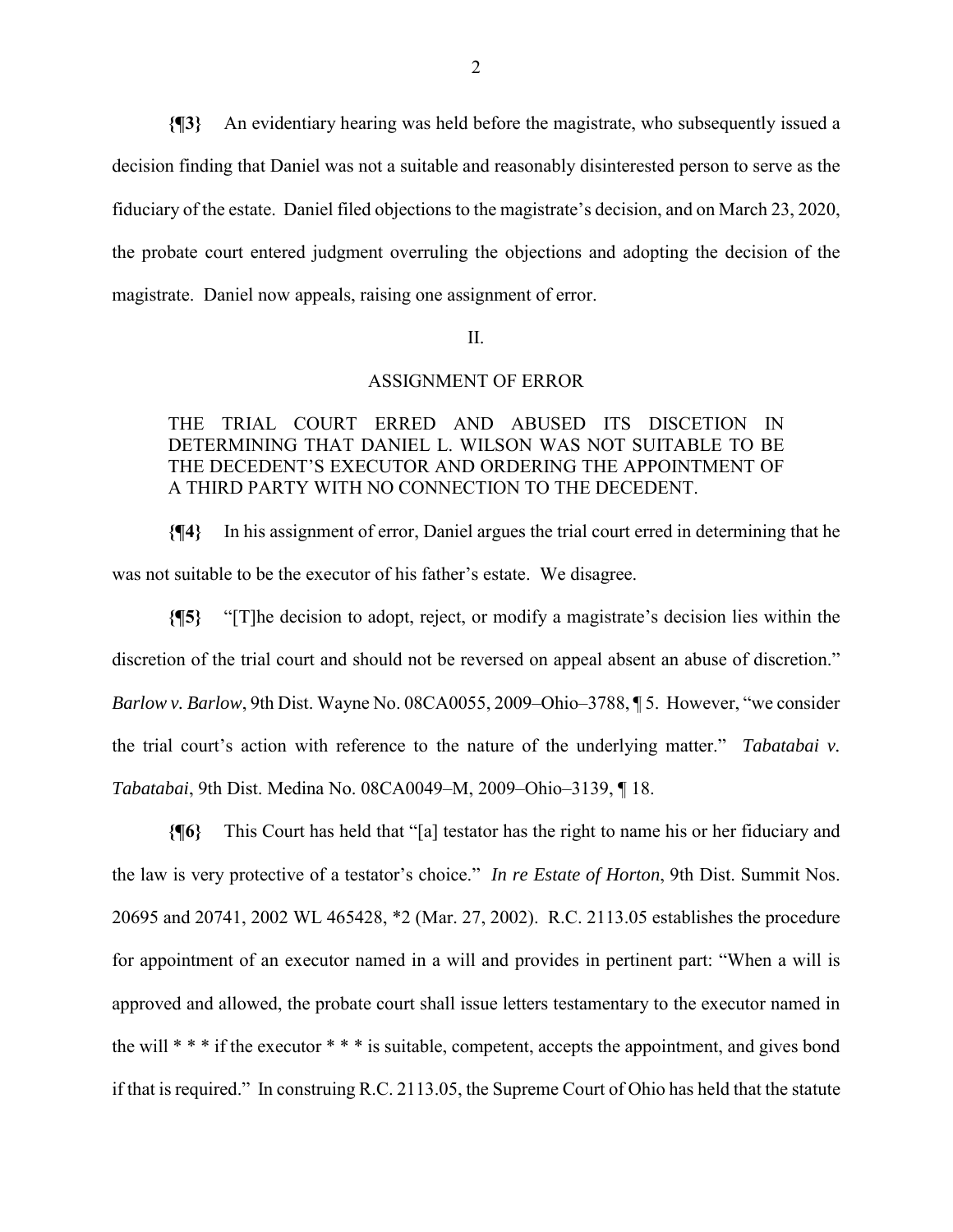vests in the probate court the authority to exercise discretion in determining who is a suitable person to manage an estate. *In re Estate of Henne*, 66 Ohio St.2d 232 (1981), paragraph one of the syllabus. The determination of a "suitable person" is reversible only upon finding an abuse of discretion by the probate court. *In re Estate of Roch*, 81 Ohio App.3d 161, 164 (9th Dist.1991). An abuse of discretion implies the court's decision is arbitrary, unreasonable, or unconscionable. *Blakemore v. Blakemore*, 5 Ohio St.3d 217, 219 (1983). When applying this standard, a reviewing court is precluded from simply substituting its own judgment for that of the trial court. *Pons v. Ohio State Med. Bd.*, 66 Ohio St.3d 619, 621 (1993).

**{¶7}** In order to be qualified for appointment as executor, a "suitable person" must be "reasonably disinterested and in a position to reasonably fulfill the obligations of a fiduciary." *Henne* at paragraph two of the syllabus. The Supreme Court of Ohio further stated:

While acknowledging deference to the testator's nomination of an executor, the court, in determining the limits of a reasonably disinterested applicant, may consider factors including, but not limited to: (1) the nature and extent of the hostility and distrust among the parties; (2) the degree of conflicting interests and obligations, both personal and financial; and (3) the underlying and aggregate complexities of the conflict.

*Id.* at paragraph three of the syllabus.

**{¶8}** In his brief to this Court, Daniel states that any conflict arising between the parties "is of Andrew's own making" due to the litigation filed by Andrew. Daniel further contends that because he makes no claim to ownership of any of Decedent's assets, there is no adversity between him and the Estate. We note, however, that adversity between the executor to be appointed and the Estate itself is neither a precondition for, nor determinative of, whether a nominated executor is "reasonably disinterested."

**{¶9}** In the case sub judice, the trial court found as follows: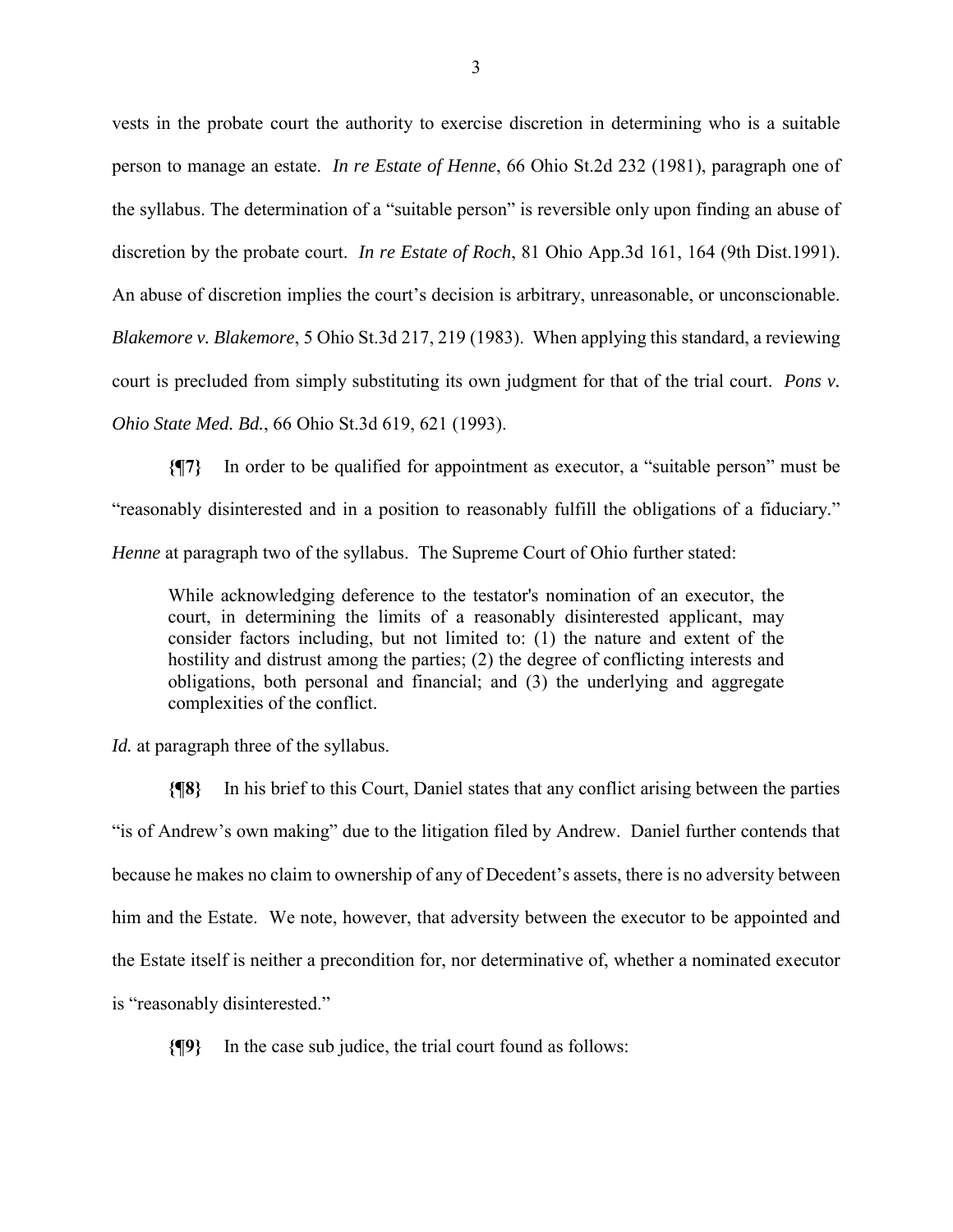The record shows that Daniel Lee Wilson limited his brother Andrew's access to his father at the end of his father's life (though he says it was at his father's request). There is a pending will/trust contest filed by Andrew on August 5, 2019, wherein Andrew alleges inter alia, Daniel exerted undue influence over their father causing him to change the will and trust. Thus, Daniel and Andrew are now opposing parties in a lawsuit. The outcome of the will/trust dispute will greatly affect the amount each receives from his father's estate. Further, Daniel admits that "family tensions" prevented him from contacting his brother Andrew when Andrew's son passed away in April 2019. Andrew testified that he does not trust Daniel.

Because of the numerous conflicts between the brothers the Court finds that Daniel Lee Wilson is not a suitable and reasonably disinterested person to serve as fiduciary of the Harold E. Wilson estate pursuant to R.C. 3113.05.

**{¶10}** It is apparent from the probate court's judgment entry that it considered the nature and extent of the distrust between the brothers and their conflicting interests, both personal and financial. *See Henne* at paragraph three of the syllabus. Daniel's argument that any conflict was purely of Andrew's own making does not alter the finding that a dispute existed. Likewise, Daniel's statement that he would receive less under the most recent version of the Trust offers little relevance to the question of whether he was "reasonably disinterested." Daniel has failed to show any abuse of discretion on the part of the probate court in adopting the magistrate's decision.

**{¶11}** Daniel also contends that Andrew lacks standing to make an objection to the appointment of Daniel as executor, but fails to develop any argument to that effect. In support of his contention, Daniel states: "No one receives anything under the Will or any prior version of the Will since 2016 other than the Trustee of Decedent's Trust, which is Daniel." This statement alone is insufficient to establish that Andrew lacked standing to object to the appointment of the executor.

**{¶12}** Furthermore, in finding that a creditor did not have standing to object to an executor, this Court has previously observed the following distinction between a creditor and next of kin for the purpose of filing an objection to the appointment of an executor:

[A]lthough R.C. 2113.05 and 2113.07 do not expressly authorize anyone to file objections, R.C. 2113.07 does require the person filing an application for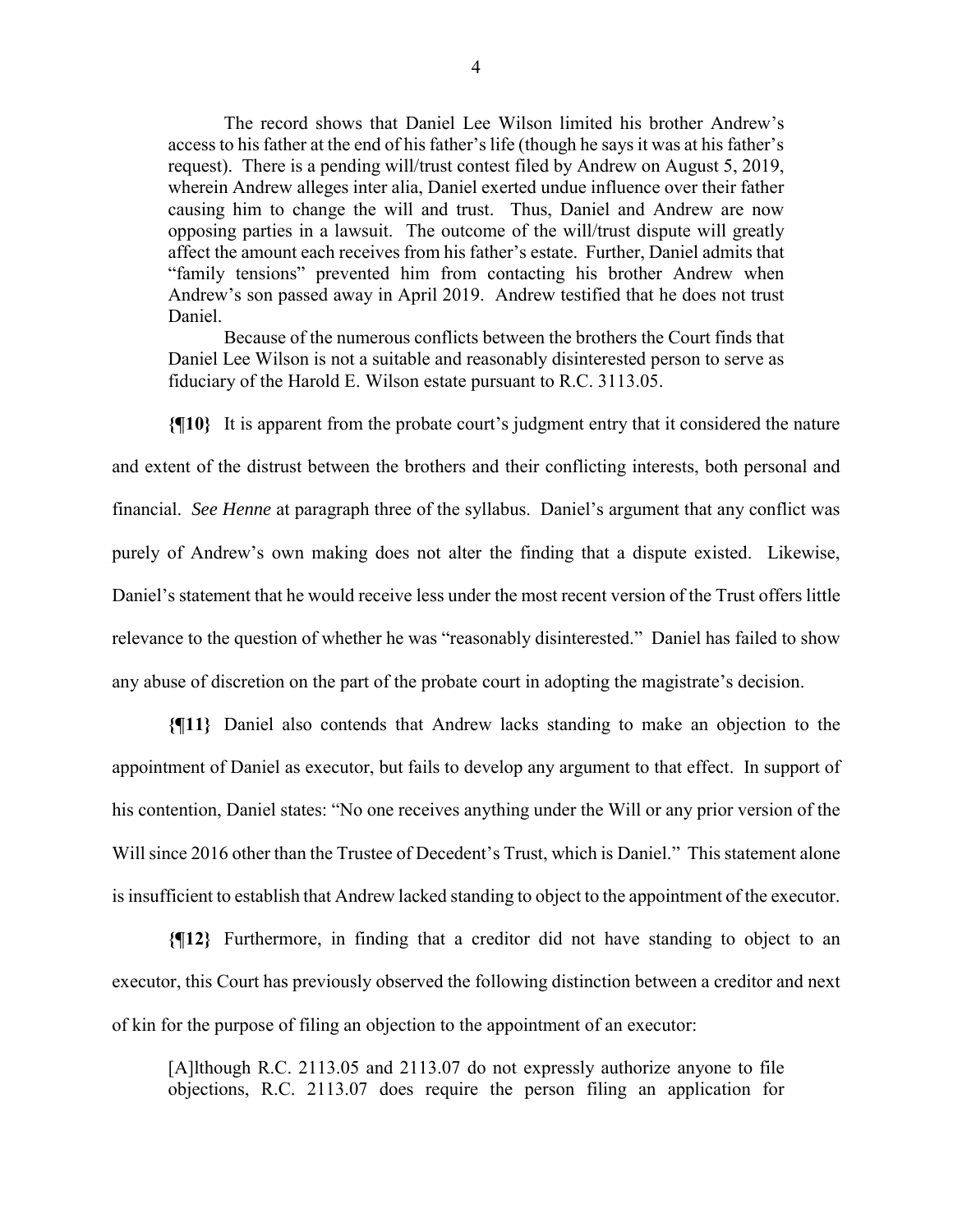appointment as executor to include the names and addresses of the surviving spouse and next of kin, suggesting that they will be given notice and an opportunity to be heard. R.C. 2113.18 expressly authorizes the surviving spouse, children, or other next of kin to file a motion to remove the executor after appointment.

*In re Estate of Horton*, 9th Dist. Summit Nos. 20695 and 20741, 2002 WL 265428, \*3 (March 27,

2002). Conversely, Daniel has not pointed to any precedent indicating that a family member must be named in a will in order to have standing to object to the appointment of an executor. Daniel has thus failed to offer an analysis establishing that Andrew did not have standing to object.

**{¶13}** This Court finds no abuse of discretion by the probate court in overruling Daniel's objections to the magistrate's decision. The assignment of error is therefore overruled.

III.

**{¶14}** The assignment of error is overruled. The judgment of the Summit County Court of Common Pleas, Probate Division, is affirmed.

 $\overline{a}$ 

Judgment affirmed.

There were reasonable grounds for this appeal.

 We order that a special mandate issue out of this Court, directing the Court of Common Pleas, County of Summit, State of Ohio, to carry this judgment into execution. A certified copy of this journal entry shall constitute the mandate, pursuant to App.R. 27.

 Immediately upon the filing hereof, this document shall constitute the journal entry of judgment, and it shall be file stamped by the Clerk of the Court of Appeals at which time the period for review shall begin to run. App.R. 22(C). The Clerk of the Court of Appeals is instructed to mail a notice of entry of this judgment to the parties and to make a notation of the mailing in the docket, pursuant to App.R. 30.